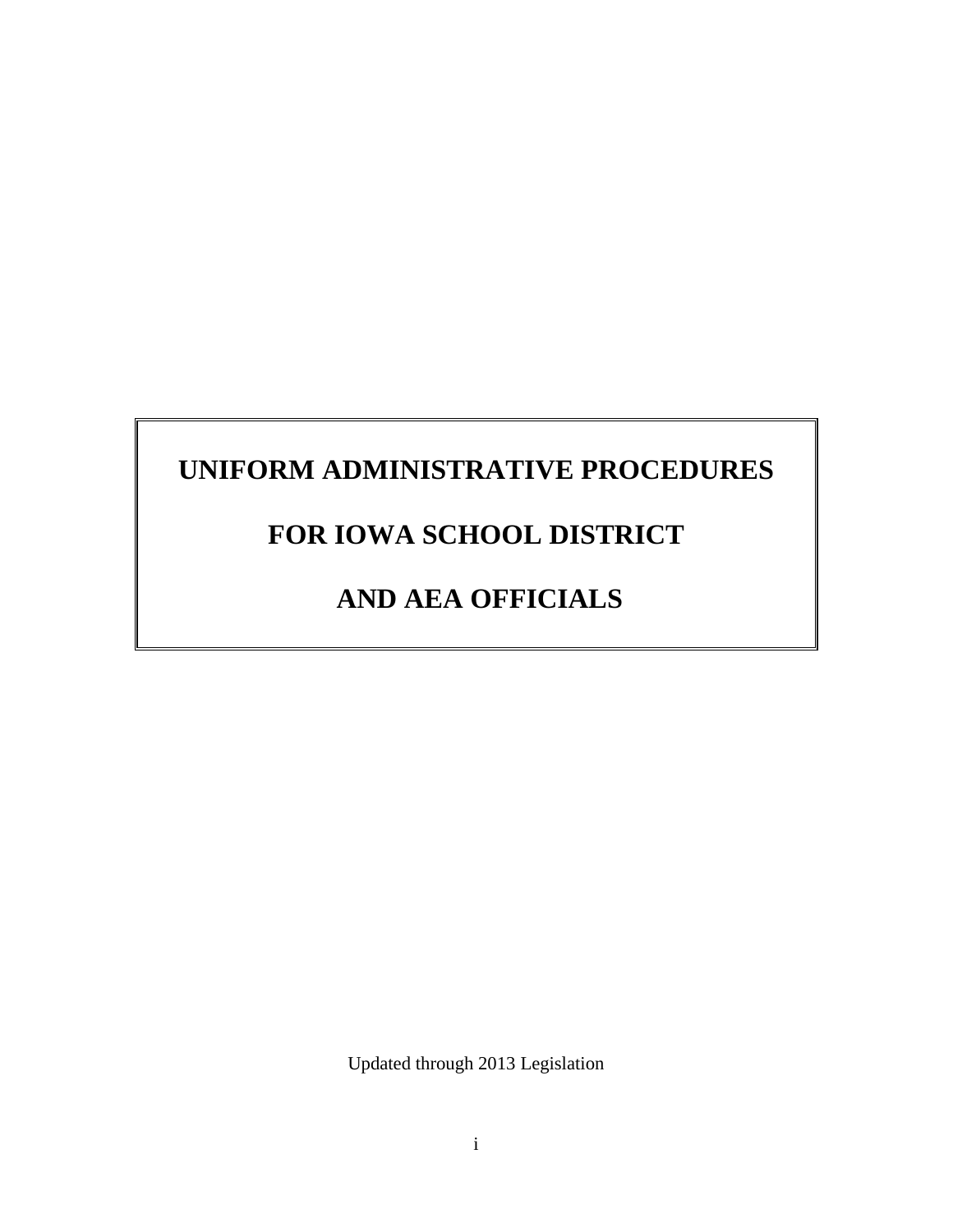State of Iowa **Department of Education** Grimes State Office Building 400 E  $14^{th}$  St Des Moines IA 50319-0146

#### **State Board of Education**

Rosie Hussey, President, Clear Lake Charles C. Edwards, Jr., Vice President, Des Moines Diane Crookham-Johnson, Oskaloosa Sister Jude Fitzpatrick, West Des Moines Michael L. Knedler, Council Bluffs Valorie J. Kruse, Sioux City Mike May, Spirit Lake Max Phillips, Woodward LaMetta Wynn, Clinton Edgar Thornton, Student Member, Iowa City

#### **School Budget Review Committee (SBRC)**

Brad A. Buck, Director, Department of Education, Chair Dave Roederer, Director, Department of Management, Secretary Brian Thiljes, Woden Gretchen Tegeler, West Des Moines Lee Tack, Johnston Gina Primmer, Council Bluffs

#### **Administration**

Brad A. Buck, Director and Executive Officer of the State Board of Education

#### **Division of School Finance and Support Services**

Jeff Berger, Deputy Director Marcia Krieger, Executive Officer

#### **Bureau of Finance, Facilities, Operation and Transportation Services**

Su McCurdy, Administrative Consultant and Liaison to the SBRC Joyce Thomsen, Consultant Janice Evans, Consultant Denise Ragias, Consultant Gary Schwartz, Consultant Jim Donoghue, Consultant Bill Roederer, Consultant Max Christensen, Executive Officer

It is the policy of the Iowa Department of Education not to discriminate on the basis of race, creed, color, sexual orientation, gender identity, national origin, sex, disability, religion, age, political party affiliation, or actual or potential parental, family or marital status in its programs, activities, or employment practices as required by the Iowa Code sections 216.9 and 256.10(2), Titles VI and VII of the Civil Rights Act of 1964 (42 U.S.C. § 2000d and 2000e), the Equal Pay Act of 1973 (29 U.S.C. § 206, et seq.), Title IX (Educational Amendments, 20 U.S.C.§§ 1681 – 1688), Section 504 (Rehabilitation Act of 1973, 29 U.S.C. § 794), and the Americans with Disabilities Act (42 U.S.C. § 12101, et seq.). If you have questions or complaints related to compliance with this policy by the Iowa Department of Education, please contact the legal counsel for the Iowa Department of Education, Grimes State Office Building, 400 E. 14<sup>th</sup> Street, Des Moines, IA 50319-0146, telephone number: 515-281-5295, or the Director of the Office for Civil Rights, U.S. Department of Education, Citigroup Center, 500 W. Madison Street, Suite 1475, Chicago, IL 60661-4544, telephone number: 312- 730-1560, FAX number: 312-730-1576, TDD number: 877-521-2172, email[: OCR.Chicago@ed.gov.](mailto:OCR.Chicago@ed.gov)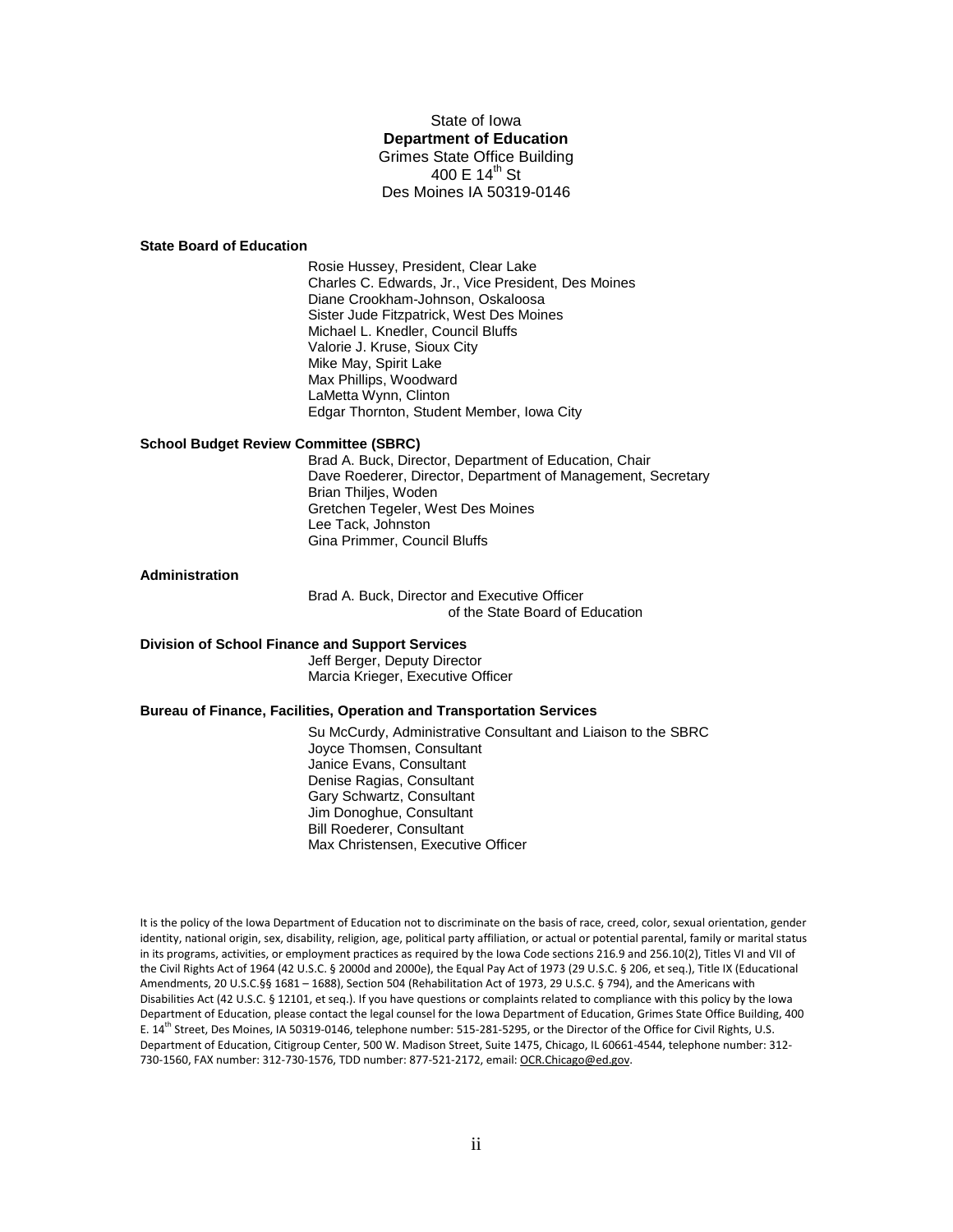### **INTRODUCTION**

This edition of the *Uniform Administrative Procedures for Iowa School District and AEA Officials* includes laws, rules, and regulations in effect as of July 1, 2013. This manual is a compilation of relevant legal and authoritative citations and references in the area of school business management in the state of Iowa. For official and legal citations and references, use the original documents and sources, which are binding on school districts and AEAs. If you discover errors in citations, please contact [Su.McCurdy@iowa.gov](mailto:Su.McCurdy@iowa.gov)

Key to Abbreviations:

- OAG means Opinion of the Iowa Attorney General
- IC means Iowa Code
- IAC means Iowa Administrative Code (Rules)

The full text of this publication is available in PDF format through the Department of Education's home page at www.iowa.gov/educate. Permission is granted to make copies of this publication or any portion of this publication, providing copies are not sold and the source is identified.

Suggested citation:

Finance, Facilities, Operation, and Transportation Services, Division of School Support and Information. (2014). *Uniform Administrative Procedures for Iowa School District and AEA Officials*. [Publication]. Des Moines, IA: Iowa Department of Education. Retrieved Month day, year, from the World Wide Web: https://www.educateiowa.gov/

Library of Congress #TX0004440610